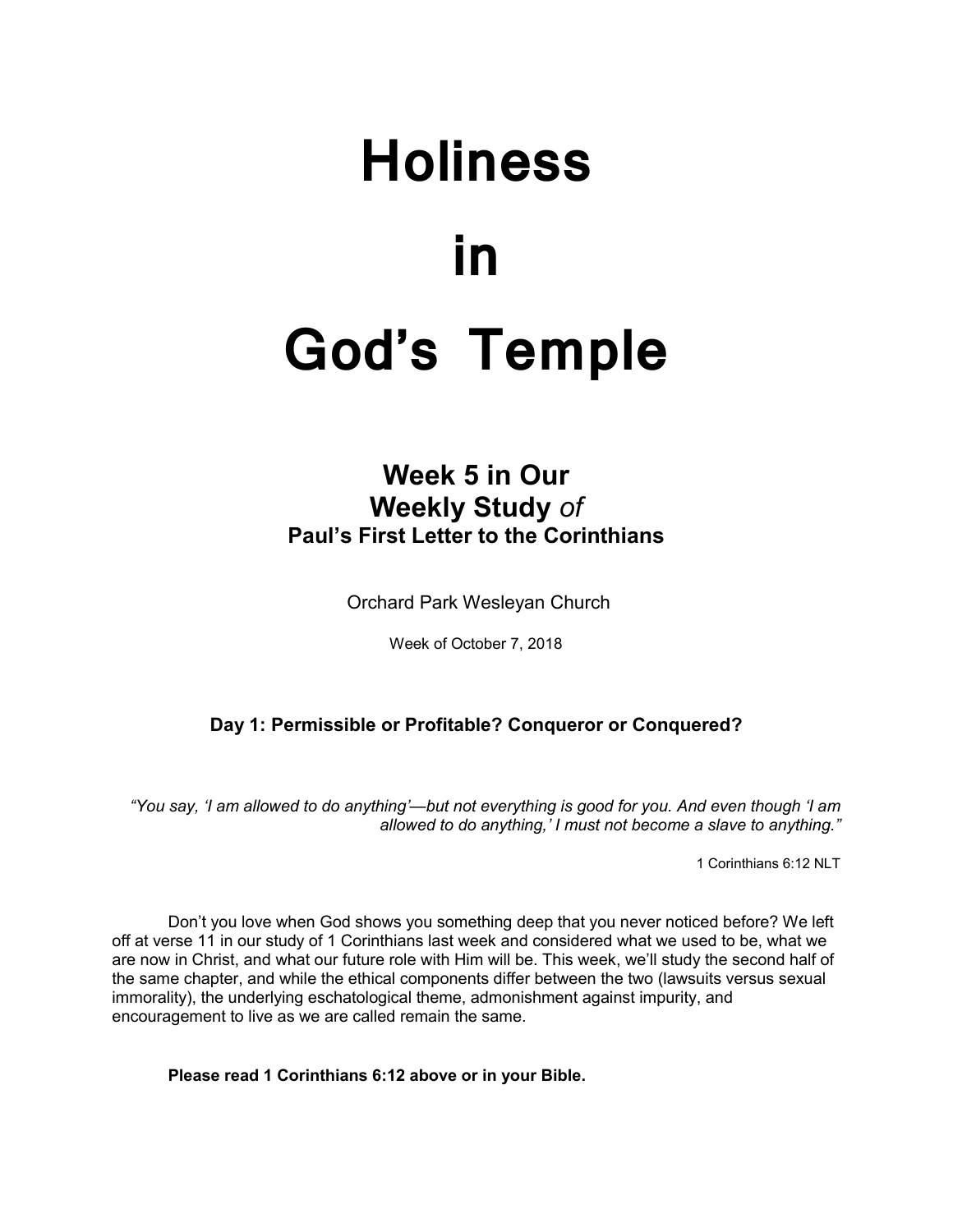• What did we conclude that we are last week, based on 1 Corinthians 1:11 and Romans 8:37?

 The ESV translation of 1 Corinthians 6:12 renders the end of the verse as "but I will not be dominated by anything." As those who are more than conquerors in Christ, we have power and dominion over sin because we have the Spirit of God—the same one who triumphed over the grave and raised Christ from the dead. We'll study more about God's Spirit on Day 4 this week, but for now, we need to simply understand that this same Spirit is alive within us. He gives us the ability to live victoriously over sin and free from its bondage.

Does this mean that we'll never sin? No. As long as we are alive in earthly bodies, we still have to contend with the sinful desires of our flesh. We will sin, but we no longer live lives that are bound in slavery to it. We are not mastered by our flesh because "the Spirit who is in [us] is greater than the spirit who lives in the world." We have freedom and power over sin, so our lives are no longer ruled by it.

 Do you remember back on Day 4 of Week 3 when we talked about the difficulty of living holy lives? We read, in 1 Peter 2:16, that our old nature—our natural self—will remain and that we could, because of it, misuse our freedom from sin in Christ as an excuse to keep on living in sin. This is exactly what we see happening at large in the Corinthian church.

 I'm going to point out something that may be so obvious to you but that I missed for years: Look again at our verse for today. Do you notice the quotation marks around the first phrase in each sentence? This is the misapplied freedom that the Corinthians are claiming in Christ! These quotation marks indicate that these must have been common sayings within that church. The Corinthian Christians claimed their freedom in Christ as justification for satisfying any desire they had—and as we have found over and over in our study, our natural desires do not often fall in line with the holiness and righteousness of God. The church in Corinth was wrong to use freedom in Christ as an excuse to keep on sinning, but Paul, true to form, quickly and thoroughly dismantles their logic.

In his rebuttal, Paul does not just prove that the Corinthian church was incorrectly using their freedom; he reminds them of what sin is and what it inevitably seeks to do. It always seeks to raise itself up to dominate the person committing it by enslaving that person to sinful desires that can only be satisfied by indulging in more sin.

 But, in Christ, we are more than conquerors! Sin seeks to dominate and enslave; Christ frees us from it. We are no longer weak to sin, controlled by it; we are strong in His Spirit, victorious over fleshly desires. We will not be enslaved to anything!

 Now begs the question, How? How do we live victoriously over sin? It's one thing to claim this victory and encourage each other with the truth; it's another to understand how we carry this out in our everyday lives. Not only is temptation all around us, but some of us may have lived trapped in habitual sin for so long that we can't imagine freedom from it. Some of us may also wonder how we discern between our freedom in Christ and falling into sin without becoming so stringent that we turn to legalism and become dominated by that.

#### **Please read 2 Corinthians 10:2-5 and Ephesians 5:10-20.**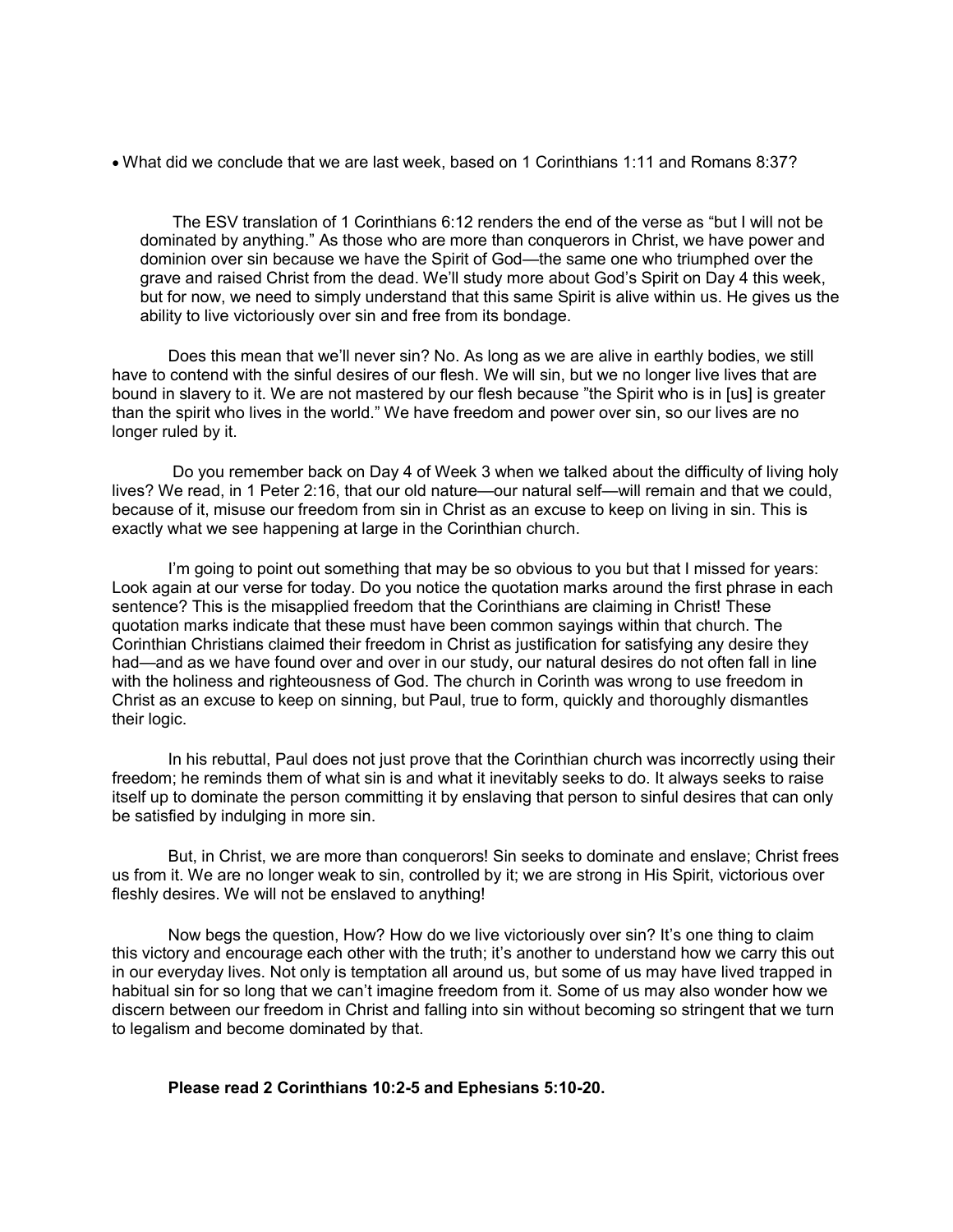• Paul is defending himself from those who thinks he acts from **promotives**.

- List everything against which Paul says we fight.
- Whose weapons do we use in our battles? How does Paul describe these weapons?
- What does Paul tell the Ephesians not to do?
- What should they do instead?

Part of walking in the Spirit means that we need to intentionally take control of our flesh by living purposeful, thoughtful lives.

When it comes to sinful human nature, we indeed have a battle. As we read a couple weeks ago in 1 Peter 2:1, our natural desires "wage war" against our souls. But praise God, we don't have to stand up to these desires on our own strength or even using our own weapons. God gives us "His own mighty weapons" that destroy what is false and what is proud—anything that sets itself up to be a stronghold in our lives.

What exactly is a stronghold? I have heard good teaching that describes a stronghold as anything that raises sets itself up above God in a place of authority in our lives. It controls us; it governs our decision-making. I agree with this. But because there are so many mentions of God as our stronghold in times of trouble, I think we need more of an understanding:

Merriam-Webster's online dictionary defines a stronghold as "a fortified place" or as "a place of security or survival; a place dominated by a particular group or marked by a particular characteristic." It is a place of safety—where you run when you feel threatened.

David often and rightly referred to God as his stronghold. God is the One we run to when the enemy closes in. So when sin seeks to dominate our lives, enslave us, and become a stronghold, it is setting itself up to replace God as our place of safety. The enemy would like nothing better than to replace God with a meaningless, destructive substitute, and he uses sin's victory in our lives to accomplish that aim. But praise God, we have His weapons to fight against this.

How do we fight this battle to win—not by fleshly means but according to the Spirit of God and with His weapons? We make a practice of discerning our own thoughts and desires. We ask ourselves questions that mirror what Paul says in 1 Corinthians 6:12: *Is this helpful to me? Is what I want to do controlling me, or am I controlling it?*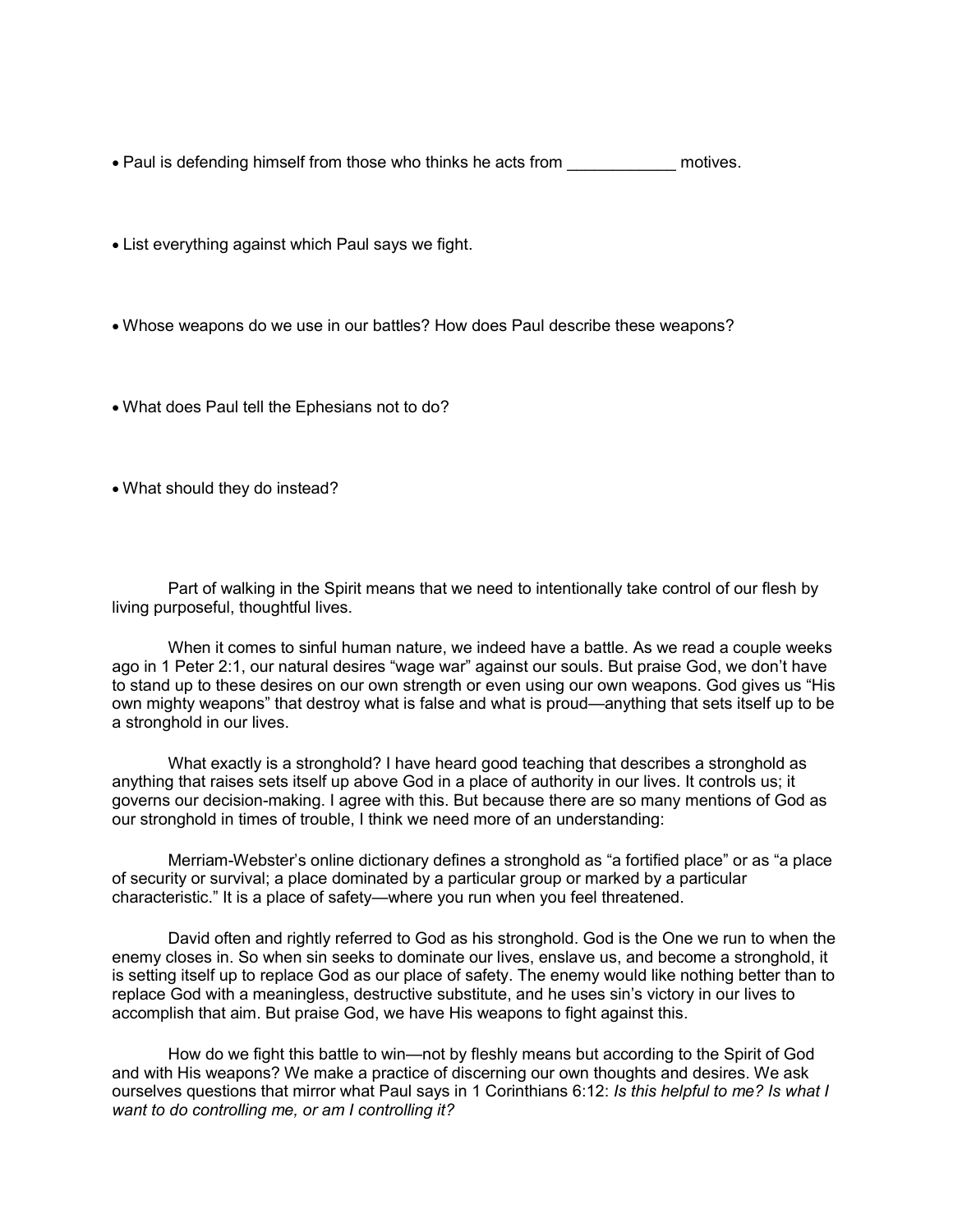By training ourselves to look at our own thoughts and desires and compare them to who Christ is, what He says, and the authority He should have in our lives, we're taking those thoughts captive to Jesus. He is the victor; every thought or sinful desire must answer to Him first. This keeps God—not sin—in His rightful place as our refuge and stronghold.

 **Consider**: Do you have the tendency to use your freedom and forgiveness in Jesus to justify sinful choices? Do you have areas of temptation that threaten to take control from you? Identifying them is the first and most important step. Ephesians 5 says that we need to expose what is in darkness, making those things visible by the light of Christ. Once we expose the secret places of our own hearts by Christ's light, He will begin to work there in healing and strength.

**Pray**: Thank God that He wants you to run to Him in times of trouble. Ask Him to keep your mind firmly guarded against anything that would try to take His place; ask Him to help you understand your own desires and to give you His strength and His mighty weapons to live victoriously and take control of those things that would seek to control you.

# **Day 2: The Purpose of Our Bodies**

*"You say, 'Food was made for the stomach, and the stomach for food.' (This is true, though someday God will do away with both of them.) But you can't say that our bodies were made for sexual immorality. They were made for the Lord, and the Lord cares about our bodies."*

1 Corinthians 6:13 NLT

Yesterday, we talked about waging war *against* the flesh and living in accordance with the Spirit of God. Today, we're going to talk about the purpose of our bodies and why God cares so much about them. In a few days, we'll study more evidence of how much God cares for our bodies, and we'll talk specifically about some practical ways we ought to care for them. But for today, we'll stick with *why* God cares.

 Verses 13 and 14 really lead us into the main cause for rebuke in this section of the chapter: sexual immorality. Not only was the Corinthian church engaging in sexual sin, but they had a fairly casual attitude toward it. From the preceding verse, we can conclude that they felt they were allowed to gratify their sexual desires however they wanted because they had total freedom in Christ. But Paul quickly smashes this argument by quoting what is likely another commonly used quote from that time.

#### **Please read 1 Corinthians 6:13-14.**

No one can argue that food was made for our bodies and that our bodies were made to need food. So if these two good things that God created fulfill their purpose but will still someday be destroyed, how much more powerful is the argument that follows?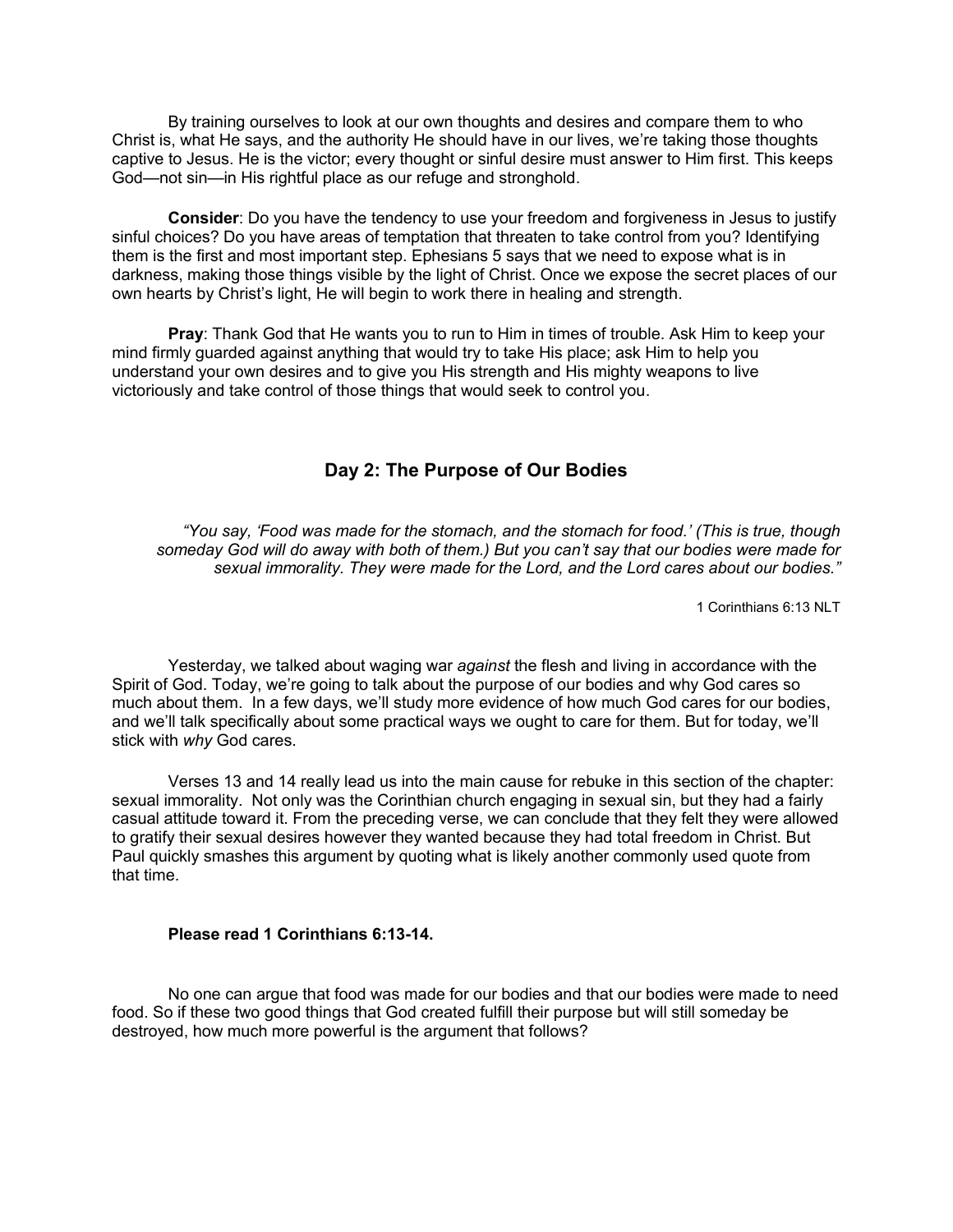- For what were our bodies NOT made?
- For what were our bodies made?
- What is designated for our bodies?

In this one sentence, Paul destroys the Corinthian notion

that sexual immorality was acceptable, reminds them of who sets the rules for our bodies, asserts why He has authority to do so and sums up the purpose of life. Let's see how I got to this statement.

**Please read Psalm 138:8, Isaiah 43:7, and John 12:27-28.**

• Fill in the blanks

"The LORD will work out His \_\_\_\_\_\_\_\_\_ for \_\_\_\_\_\_ \_\_\_\_\_\_\_\_\_\_

For your faithful love, O LORD, endures forever.

Don't abandon me, for you me."

Psalm 138:8 NLT

"Everyone who is \_\_\_\_\_\_\_\_ by my name,

Whom  $I$  \_\_\_\_\_\_\_\_\_\_\_\_\_ for my \_\_\_\_\_\_\_\_\_\_,

Whom I \_\_\_\_\_\_\_\_\_\_\_\_\_ and \_\_\_\_\_\_\_\_\_\_."

Isaiah 43:7 ESV

• Why didn't Christ ask God to save Him from what He knew was coming?

• What did He ask the Father to do instead (v. 28)?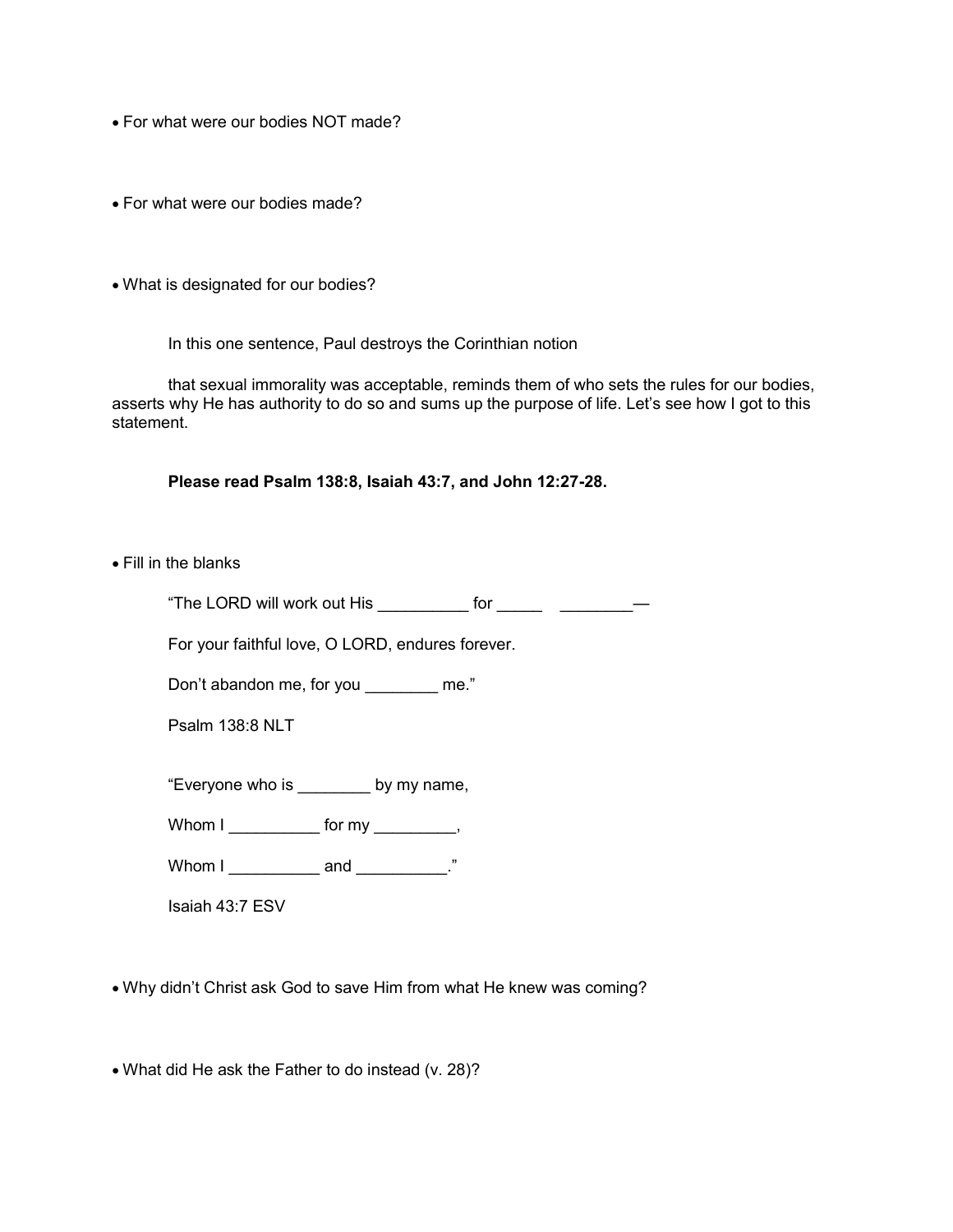Sometimes it blows my mind how much energy people put into trying to understand the meaning of life! It is written throughout scripture, clear as day, from the mouth of God Himself. The only thing we need to figure out is specifically *how* God calls each of us to glorify Him.

Even Jesus' earthly body was designated for the glory of His Father. He submitted it to death, and in so doing, God was glorified to the utmost. Few of us are asked to physically lay down our lives for the glory of God, but we *are* called to surrender to His will. As we've talked about many times, God's will for His people always involves their holiness and purity because this is part of how He displays His glory to the world.

#### **Please read Isaiah 40:12-26. If you want to read more, I suggest turning back to Job 38-41.**

• Write down a few descriptions of who God is and what He has done that best speak to you about His greatness and glory.

 These passages speak about God's surpassing glory in words I could never compile. Furthermore, they establish beyond a shadow of a doubt that *God alone* is Creator. Combine this with what we read in Isaiah 43:7, and we cannot argue against His right and authority to tell us how He wants us to use our bodies and how He does *not* want us to use them. We'll learn plenty about this in the days and weeks to come, but for now, we need to understand that He alone is the One who sets the standards here. Our preferences don't; our desires don't; our culture doesn't; not even the church does.

Let's also be reminded that God's glory is not dependent upon us; it exists whether we acknowledge it or not. However, He gives His people the responsibility of cooperating with Him in obedience so that we can experience the resulting blessing: that He will display *His* glory *through* us as a reflection of who He is. This is our privilege: that we are mirrors and displays of the glory of the Most High.

Additionally, as God's people called by Christ, we are called to share in eternal glory. We display it here on earth, being "transformed into the same image, from one degree of glory to another," through His Spirit (2 Cor. 3:18). Then, at the Final Day, we receive glory from God for all eternity. I absolutely love the way the ESV translates 2 Corinthians 4:17—that we will receive an "eternal weight of glory." This is why I love it so much:

#### **Read 1 Kings 8:10-11.**

The Hebrew word that renders the phrase "could not continue their service" is *amad.* It literally means "to take one's stand, stand." God's glory—the glory He asks us to reflect and the glory He will give to His people for eternity—is so heavy that we cannot stand underneath its weight. So as we consider our purpose of glorifying Him, we cannot regard it lightly; God's purpose for our bodies is grand, carrying a privilege and weight beyond our comprehension.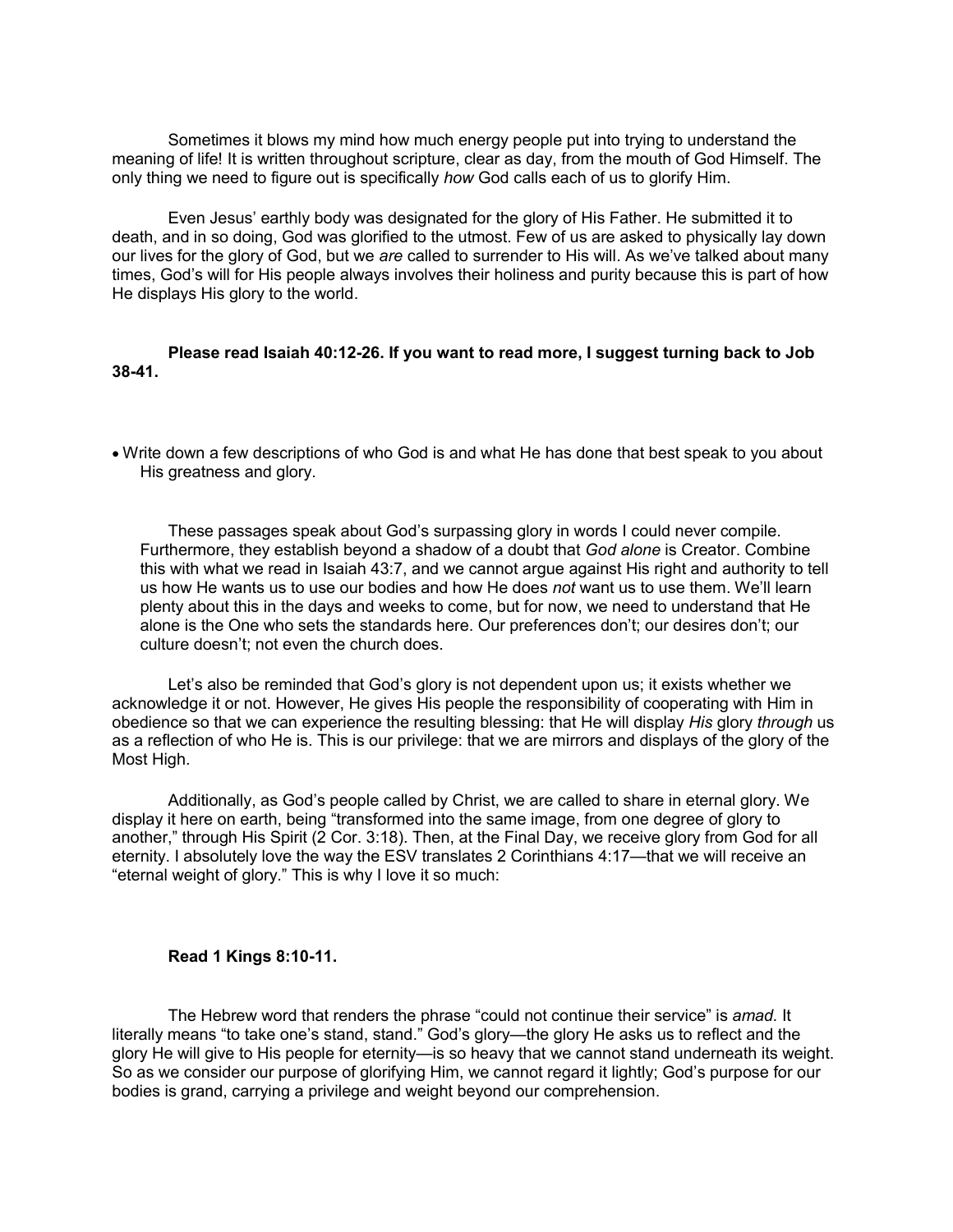Lastly, as if we haven't studied enough today to encourage us to holiness in our bodies, read the last part of 1 Corinthians 6:14 again. Consider it alongside Philippians 3:21:

"He will take our weak mortal bodies and change them into glorious bodies like his own, using the same power with which he will bring everything under his control."

God cares about how we treat our bodies now because, when we belong to Christ, our bodies are meant for eternity! They will be changed and glorified, but they will still be our bodies. God created them with eternal significance, and someday they will receive glory from Him. So we treat them now as such. We'll talk more

about how this should affect how we physically care for our bodies on Day 5 this week, but for now, I'll conclude by saying that God's call to holiness and purity—even in the body—always includes sexual purity. Sexual sin always defiles, and tomorrow we'll study why.

**Consider** God's purpose for your life. You were created, chosen, and called by Him and for Him. What greater significance is there than being a beloved and treasured reflection of the glory of the One and Only? Are you living this out in cooperation with Him? Do you wonder how you're *supposed* to live this out?

**Pray**: Take some time to thank God for His purposes for you. Ask Him to reveal more of how He wants you to follow Him in full cooperation. Ask Him to open doors for you that align with His purpose and calling on your life.

#### **Day 3: One Flesh, One Spirit**

*"But the person who is joined to the Lord is one spirit with him."* 1 Corinthians 6:17 NLT

I've referenced our verse for today many times already throughout this study because it is such a succinct yet thorough assertion of our intimate relationship with Christ. I chose it for our main study point today because, as we talk about sexual sin versus sexual purity, intimacy is inherently part of the conversation. We left off yesterday by saying that sexual sin always defiles, and today, we'll study why it does—and why it is so very important to God.

God addresses sexual sin many times throughout His Word. We studied some of God's prohibitions against and consequences for sexual sin in our devotionals in Leviticus, and we can read accounts of both the ungodly and the godly who fell to sexual sin throughout the Old Testament. Why is this particular sin one to which God gives such serious attention throughout scripture? Because, as we'll see today, everything is at stake when it comes to sexual immorality. No other sin has the potential to affect the whole person—heart, soul, mind, and body—like sexual sin, and it steals us from the One who should be our First Love.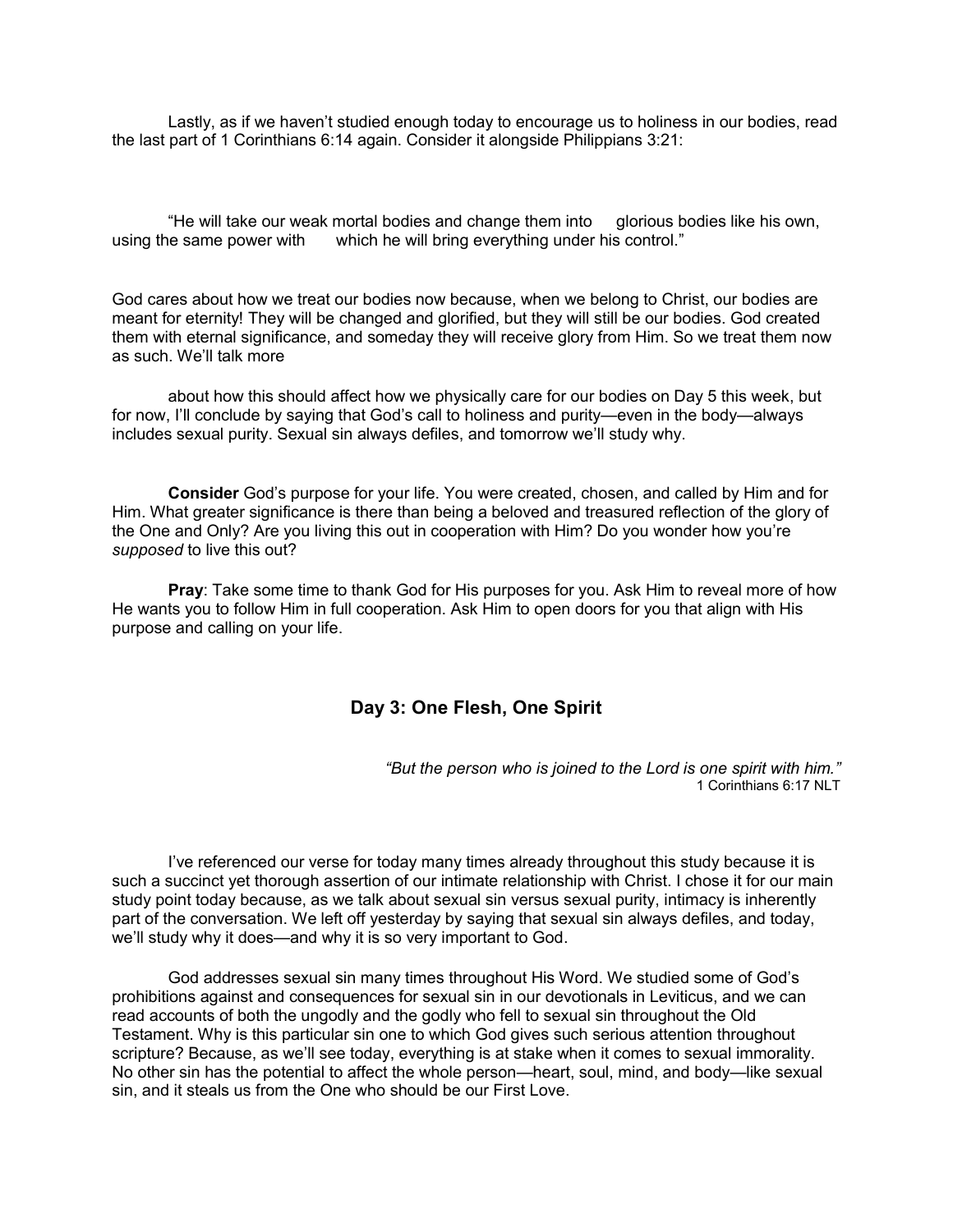#### **Please read 1 Corinthians 6:15-18.**

There is a lot packed within these few verses. Let's identify the main points:

• Verse 15: Our bodies are parts of \_\_\_\_\_\_\_\_\_\_\_.

• Verse 16: In sex, man and woman are joined together as  $\qquad \qquad$ .

• Verse 17: "The person joined to the Lord is \_\_\_\_\_ \_\_\_\_\_\_\_\_\_\_\_\_ with Him."

• Verse 18: Sexual immorality is a \_\_\_\_\_\_ against your own \_\_\_\_\_\_\_\_. No other sin affects the body so clearly as this one does.

**Sex affects the body and so much more.** Sex is the most intimate expression we have within human relationships—so much so that it actually unites two people into one and engages mind, body, and spirit. God created it as a source of blessing, intimacy, and pleasure within marriage (Gen. 2:24, Prov. 5:18-19), and because God's people are joined with Him in Spirit and are considered part of Christ's body, we cannot separate God from our sexual lives. So purity is an absolute necessity!

This is enough reason to remain within God's prescribed boundaries for sexual relationships. However, there is much more.

**Sex represents our relationship to Jesus.** Not only is Christ a part of us and therefore inherently part of our sexual relationships; sexual intimacy is actually a shadow of the intimacy we should experience with Him.

Jesus often refers to Himself as the Bridegroom in the gospels, and in Ephesians 5, Paul describes the marriage relationship of husband to wife as that of Christ to His church. Revelation 19:7 gives us a picture of Christ's bride, clothed in "the finest of pure white linen…[that] represents the good deeds of God's holy people." We, the church, are Christ's bride, and as such, our most intimate expression of relationship on earth—sex—cannot be separated from the intimacy in relationship that Jesus wants with His bride.

#### **Please read John 15:1-11, Romans 8:9-11, and 1 John 4:13.**

• Fill in the blanks for John 15:4 and 15:5.

(4) "Remain end I will remain Every a branch cannot produce fruit if it is severed from the vine, and you cannot be fruitful unless you \_\_\_\_\_\_\_\_\_\_\_\_\_\_."

 $(5)$  "Yes, I am the vine; you are the branches. Those who re  $\,$  main  $\,$  me, and I  $\,$  them,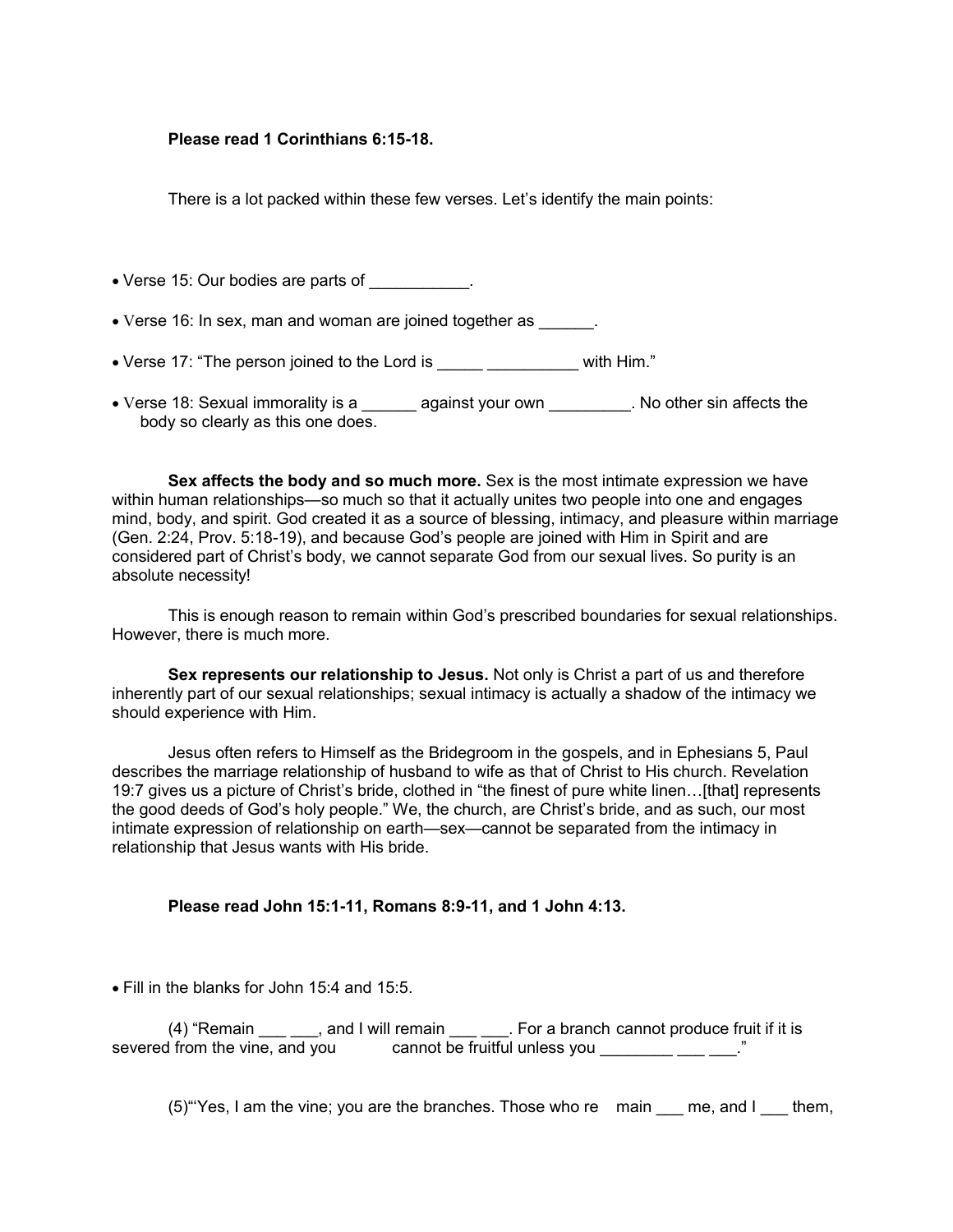will produce much fruit. For apart from me you can do nothing."

• According to Romans 8, where does God's Spirit dwell?

• Why do we have God's Spirit in us (1 John 4:13)?

Romans 8:9-11 explains how intimacy with Christ begins. When we belong to Him, His Spirit takes up residence in our heart, and we become one spirit with Him (1 Cor. 6:17). Already we can see that this spiritual oneness bears resemblance to the physical oneness that Paul describes between man and woman in a sexual relationship. But it doesn't stop here. John 15 and 1 John 4:13 illustrate the depth of intimacy that Christ wants with His people. There are over nine references to "remaining in" Christ or in His love within this short section of John 5. He can't say it enough! Jesus wants a relationship that is perfectly unified and completely intimate. He wants us to embrace our oneness in relationship with Him.

So sex, in a sense, is intended to be the physical representation of God's spiritual intimacy with His people. Man and woman become one as Christ and His chosen are one. God created sex to be this way so that our physical need ultimately points us to fulfillment through His Son.

#### **Now let's read Ephesians 5:25-27 and Revelation 21:9-11.**

• List the descriptors for the church or the Bride as presented to Christ:

The splendor of our untainted purity is worth everything to our Bridegroom. He gave Himself up to death on the cross so that we might be purified and sanctified through Him and presented to Him as a radiant Bride someday. When we reflect on this as the greater spiritual implication of our physical sexual relationships, can we see why God places such emphasis on our purity and holiness within this area of life?

**Sex is a prime target for the enemy's corruption.** We have one brief final thought to consider before we end today. We have established that our sexual relationships affect our bodies that God created and treasures; they affect our minds and our hearts; and they are a reflection of the intimacy we should have with Jesus. Consequently, sexual purity holds a special significance in the heart of God; we are the bride for His Son.

Our enemy knows that he can't hurt God, so he wants to harm and destroy anything that God holds dear. We, as God's treasured people—set aside for holiness, purity, and a future with His only Son—are the target. What better way to destroy the whole person than with something that affects the deepest part of that person and diverts his attention from the One to Whom it is intended to point? God knows what we're up against, and He knows how devastating a fall in this area will be to His beloved. So He establishes His rules for purity to guard His people.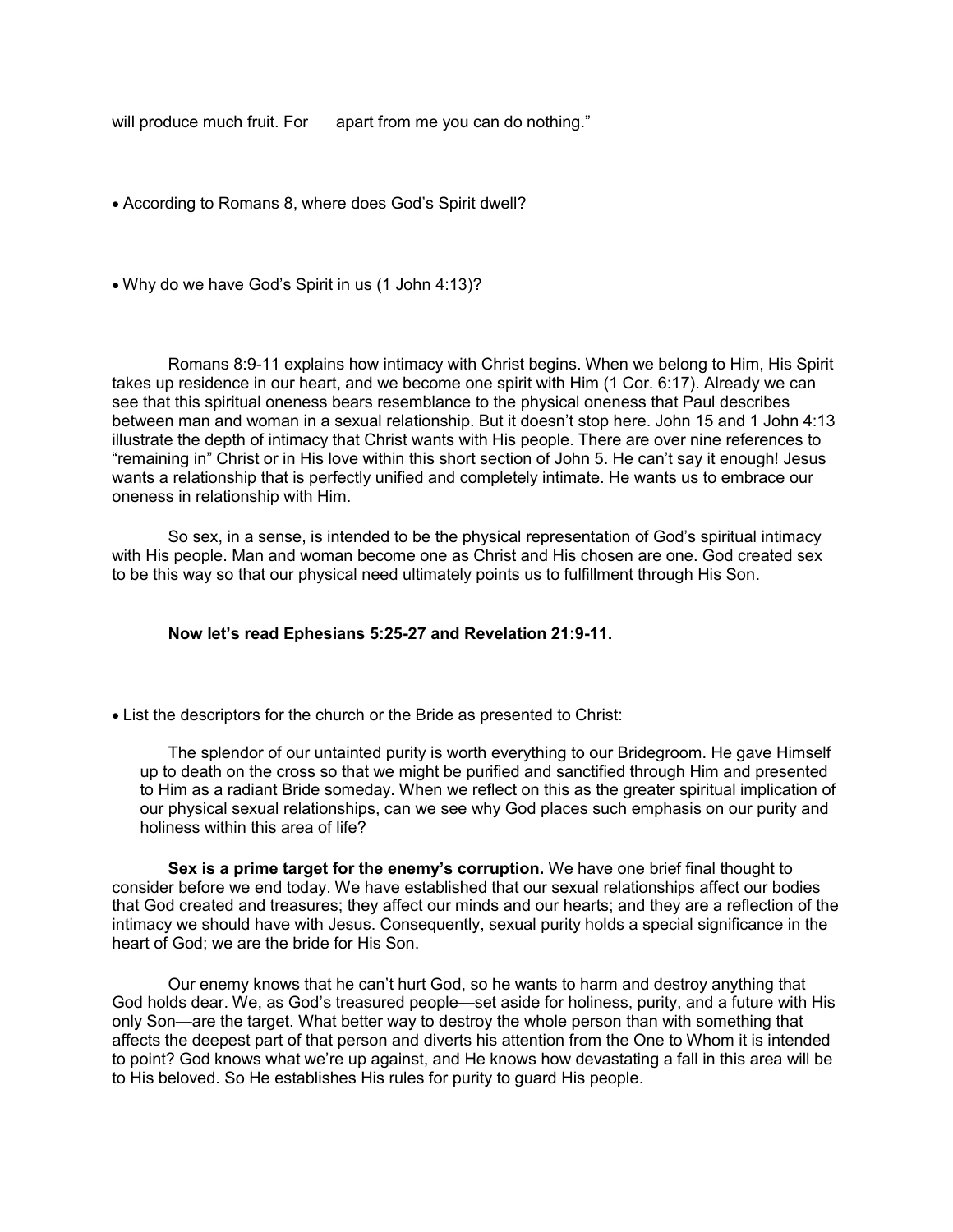**Consider** that you are Christ's bride—the one for whom He died to present to Himself in splendor. Your purity is precious to Him, and sexual sin affects all aspects of life perhaps more than any other type of sin. Anything that falls outside of God's intended place for sex—between one husband and one wife—is sin.

**Pray**: Maybe this isn't an area of temptation for you; if not, praise God. If it is, surrender it to Him now. Ask Him to strengthen you and to change the desires of your heart to match His.

#### **Day 4**

## **Part 1: Who is the Holy Spirit**

*"Don't you realize that your body is the temple of the Holy Spirit, who lives in you and was given to you by God? You do not belong to yourself,"* 1 Corinthians 6:19 NLT

On Day 1, we studied a little of what it means to walk according to the Spirit. Yesterday, we were reminded that God's Spirit dwells inside us when we choose to follow Jesus. Today, we're going to try to understand a little more about who the Holy Spirit is, His role in the Trinity, and His role in our lives.

#### **Let's begin by reading the creation account in Genesis 1; then read John 1:1-5.**

These two passages echo each other, and in them, we can see the presence and activity of all three members of the Trinity in creation. John calls Christ the Word and tells us that He was present "in the beginning," that God created all things through Him, and that nothing was created without Him. If God spoke creation into being, and Christ is the Word, then we see Father and Son working perfectly in tandem. So now, what about the Holy Spirit?

Genesis 1:2 tells us that "the Spirit of God was hovering over the surface of the waters." This "hovering" indicates action and anticipation.

#### **Please read Acts 2:1-4.**

• Describe the events of this passage in your own words.

If you're like me, the word "spirit" might give you a sense of the intangible, making an understanding of who the Holy Spirit is that much more difficult. But praise God, He tells us in great detail about this third Person of the Trinity, and this is where we will spend the remainder of our time today.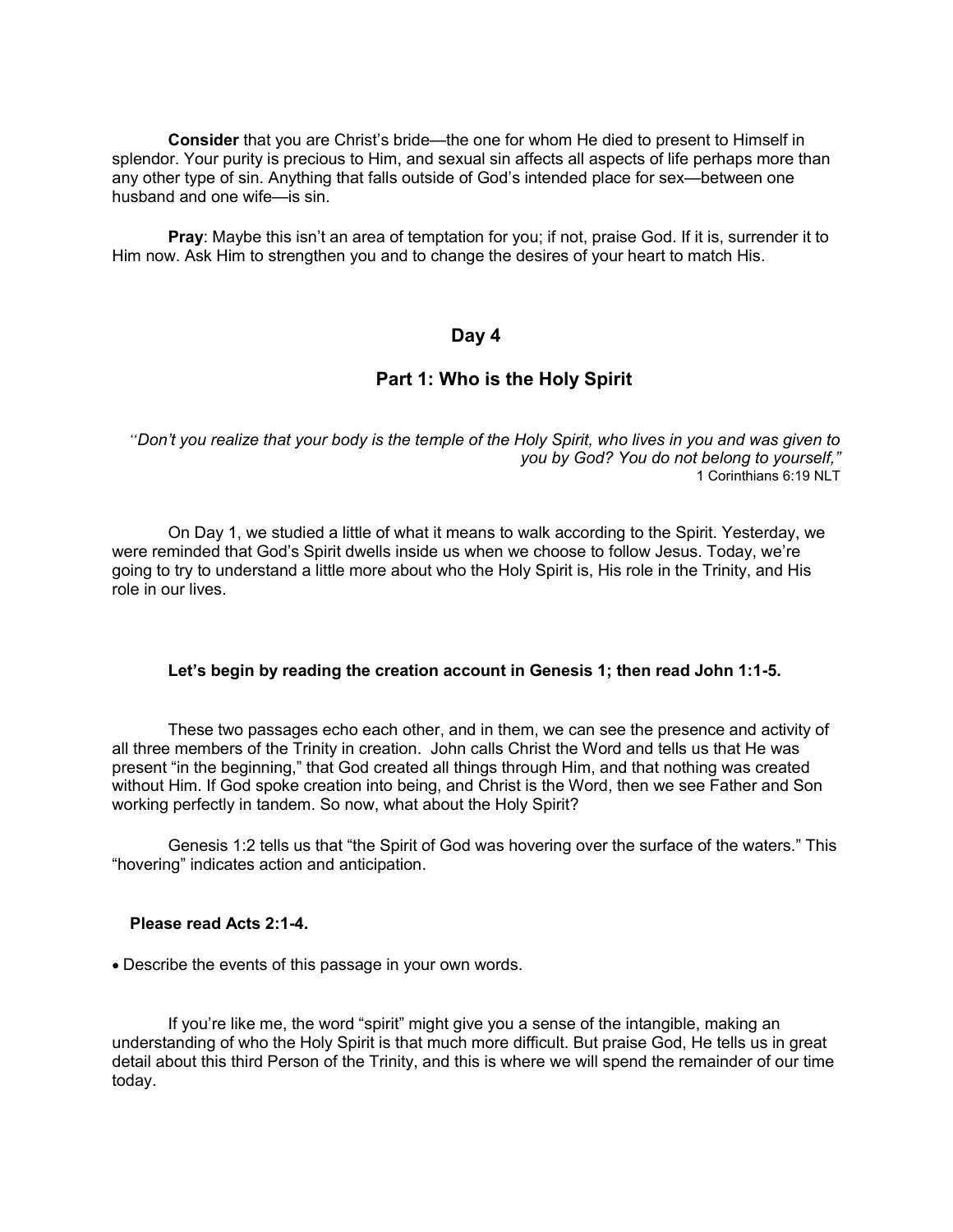In Acts 2, we see the Spirit's presence manifested in a strong windstorm and tongues of fire. Some commentators assert that the Holy Spirit was present as a wind at creation, too. However, others argue that this couldn't have been the case because God had not yet separated the water and sky, thus creating air. We're not going to attempt to take a side in that matter today but rather, we want to identify the common denominator of physical action within these two passages. The Holy Spirit manifests Himself in an active way; in short, He *does* things.

In order to find out more about who God's Spirit is and what He does, we need to turn to **John 14:15-26 and 16:5-15.**

Let's list all that we can learn about the Holy Spirit from these two passages:

- He is our Helper.
- He can be sent by the Father or the Son.
- He convicts the world (concerning sin, righteousness, and judgment).
- He leads us into all the truth.
- He doesn't speak on His own authority but only what He hears.
- He declares the future (see also Joel 2:28).
- He glorifies Christ by taking what belongs to Christ from the Father and declaring it to us.
- He will remain with us forever.
- The world cannot know Him, but we do.
- He dwells both with us and in us.
- He teaches and brings what Christ says to remembrance.

This tells us a great deal about God's Spirit, but we're not done yet. Consider what we find elsewhere in scripture:

- He is active and powerful (Genesis 1:2, Acts 2:1-4).
- Because He is God, He is omnipresent (Psalm 139:7).
- He gives life (John 6:63).
- He raised Christ from the dead, and someday He will raise our bodies, too.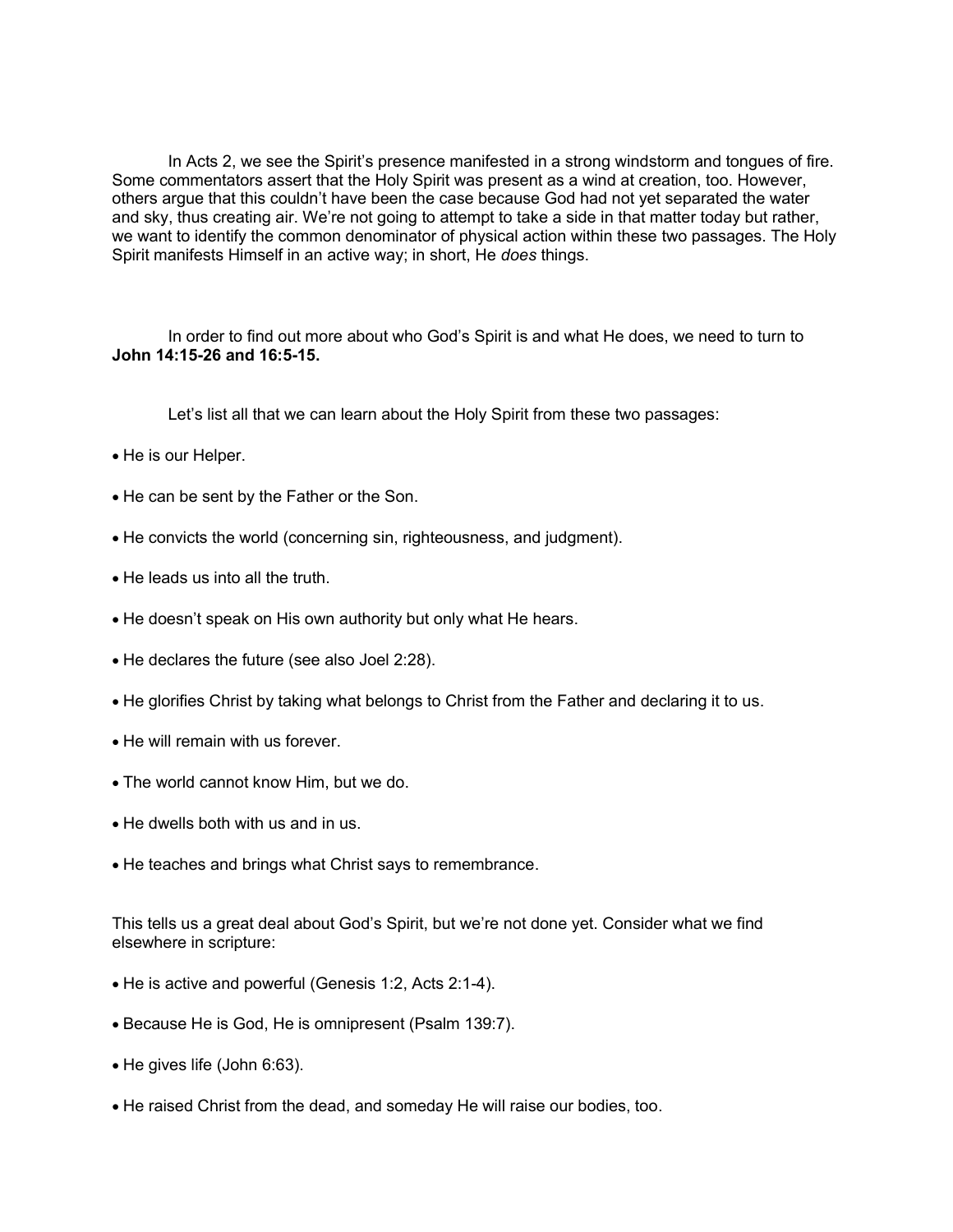- He helps us in our weakness and even intercedes for us according to God's will, praying for us with groaning too deep for words (Romans 8:26-27).
- He manifests Himself in spiritual gifts to the believer (1 Corinthians 12:4).
- He is freedom (2 Corinthians 3:17).
- His work is always productive (Galatians 5:22-23).

Considering all that we have just listed, I would say that many of us—myself included—don't instinctively give the Holy Spirit enough importance. He is fully God, inseparable from the Trinity, but unique and distinct just as Father and Son are inseparable but distinct.

I hesitate to try to summarize what really cannot be summarized, but my finite mind craves definition to help me understand! So, if we were to try to broadly define the role of the Holy Spirit, perhaps we can say that it is to actively and powerfully manifest or "work out" the will of God—and in this role, He helps and empowers the people of God to do the will of God.

Now that we have a better understanding of who the Spirit is, what He does, and how we can recognize His work, we have to come back to Paul's admonishment of the Corinthian church in 1 Corinthians 6:19.

# **Part 2:The Temple of the Holy Spirit**

In light of what we just learned about the Holy Spirit, let's revisit this loaded (rhetorical) question that Paul launches at the Corinthian church. Re-read our verse for today, above. The very Spirit of God—the One who brought creation into being, raised Christ from the dead, and empowered all sorts of miracles; the One who manifested His presence in a roaring wind and tongues of fire—He moved into our bodies when we chose Christ. We are the temple of God.

In our present culture, we don't have much connection to temples, but the landscape of Ancient Greece was dotted with many of them—each beautifully constructed as a place to worship and pay homage to pagan deities. The Corinthians would have well understood the significance of what Paul was saying. However, the temple about which Paul spoke—our bodies—is best understood when considered in light of the Temple that God instructed the Israelites to build during their time of wandering in the Sinai wilderness.

If you'll remember back to our study in Leviticus this past spring, this Temple (or Tabernacle) was not the result of human design but God's. He gave Moses intricate and specific instructions for building the Tabernacle in Exodus 26-27—right down to the number of loops and the arrangement of clasps on the curtains that hung within. We found that God's reason for this level of detail wasn't because He wanted to make a difficult task for His people but because this was the place where His Spirit would dwell with His people. As such, God chose to model His earthly Tabernacle to reflect His heavenly sanctuary.

The altar for burnt offerings was situated in the outer courtyard; this was separated from the inner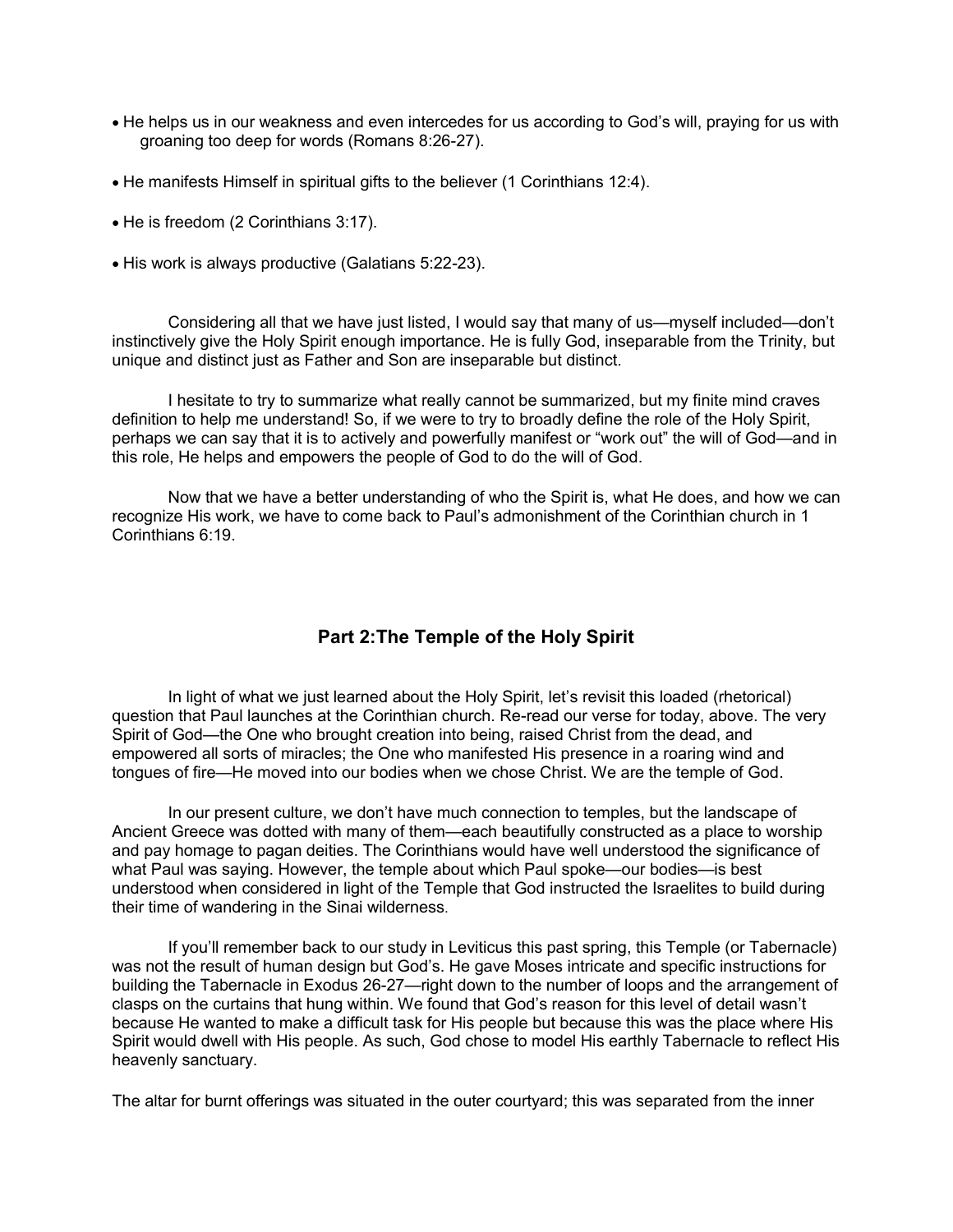sanctuary (the Holy Place) by a veil. Only the priests could enter the Holy Place, and only after they had rightly purified themselves—inside and out—according to all of God's instructions for washing and sacrifice. Another veil separated the Most Holy Place from the Holy Place; this veil was similar to the

one that separated the Holy Place from the courtyard except that it was embroidered with cherubim. The only article permitted in the Most Holy Place was the Ark of the Covenant because it was here that God would descend to meet with His people above the Mercy Seat of the Ark (see Exodus 25:17-22).

#### **Please read Hebrews 9:1-14.**

- How often was the High Priest allowed to enter the Most Holy Place?
- What did he have to do before entering?

The physical separation of the Most Holy Place from the rest of the temple and the required rituals for purification tell us that we are not worthy to approach God's holiness in our natural state. He is so holy, and His glory is so all-consuming that the Ark of the Covenant—God's dwelling place—had to be properly set back and separated from the rest of the temple. No one could approach it until the Day of Atonement when only the high priest was permitted to enter the Most Holy Place. Even then, and even after extensive purification, he had to burn incense on the altar outside the Most Holy Place in order to create a cloud of smoke to protect himself from God's presence and glory.

#### **Please read Matthew 27:51, Hebrews 10:19-22, and John 14:23.**

- What happened to the veil into the Most Holy Place at Christ's death?
- Into what place do we have the confidence to enter because of the sacrifice of Christ?
- In what state do our hearts and bodies enter that place?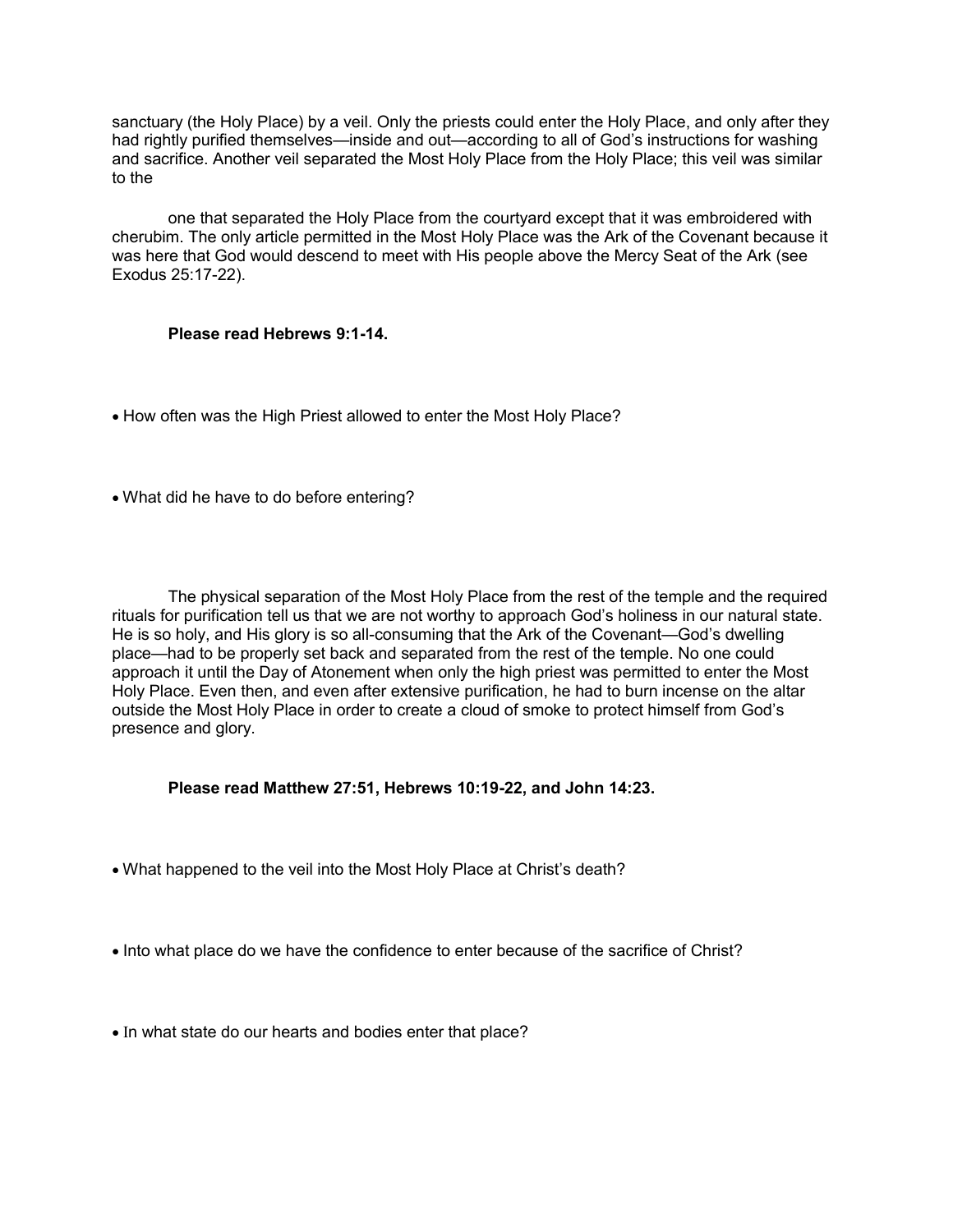• Where does Jesus say that He and His Father will make their home?

There have been two Jerusalem temples built up to this point in history, and both of them followed the exact same blueprint that God gave to Moses for the Tabernacle. The second temple existed in Jesus' day (it was destroyed in AD 70). It was there that Christ taught on several occasions, and it was that veil that tore down when Jesus gave up His Spirit on the cross. Paul would have travelled to Jerusalem to worship God in this exact temple many times. He understood the importance of holiness within the temple, and he understood the significance of the veil as it hung intact and when it was torn down. Access to God was granted to all; He had transferred the sin of humanity onto His Son. By Christ's blood, we were sprinkled clean, and God moved His Spirit's residence from the Most Holy Place of the temple to the inner depths of the human heart that chose to follow Christ.

**Consider**: How much energy have you given to understanding who the Holy Spirit is and how He works in the lives of believers, in the world, and in perfect unity with Father and Son? Jesus consoled His disciples in John 16:7, saying that it was actually beneficial to them that He (Christ) go away, because when He left, the Helper would come! Jesus knew who He was sending and what the Spirit would enable His people to do. This is the very same Spirit who raised Christ from the dead, worked in creation, and utters truth from the mouth of God. He lives in you. Does this change your view of your body? How? Contemplating all of this, why is sinning against your own body such a serious offense to God? How ought you to treat it?

**Pray**: Thank God that He sent part of Himself—the Helper—to us. Ask Him to give you more, to fill you to the fullest measure with the power of His Spirit. *Thank You, God, that You love me so much that that You chose to place Your very Spirit inside of me. Please make me a temple worthy of Your presence—clean, holy, and reserved only for You. John 3:34 says that You give Your Spirit without limit. Lord, I want more of You. In Jesus' Name, Amen.*

## **Day 5: How Do We Honor God in Our Bodies?**

"*for God bought you with a high price. So you must honor God with your body."* 1 Corinthians 6:20 NLT

Paul leaves the Corinthian church with a pretty hefty charge at the end of chapter six: "honor God with your body." We have talked at length this week about God's Spirit and things of spiritual significance, and today, we're going to apply what we've studied to understanding how we can intentionally use our physical bodies to do as Paul commanded the Corinthians to do.

Before we identify the *how* in our study today, though, I'd like

to draw just a little more attention to the *what..* We've already talked about why as it pertains to God's love for our bodies and that He created them with eternal significance in mind. But as I was researching this week, this passage in Mark struck me profoundly. It's another familiar one, but as God so often does, He opened up my eyes to see something new.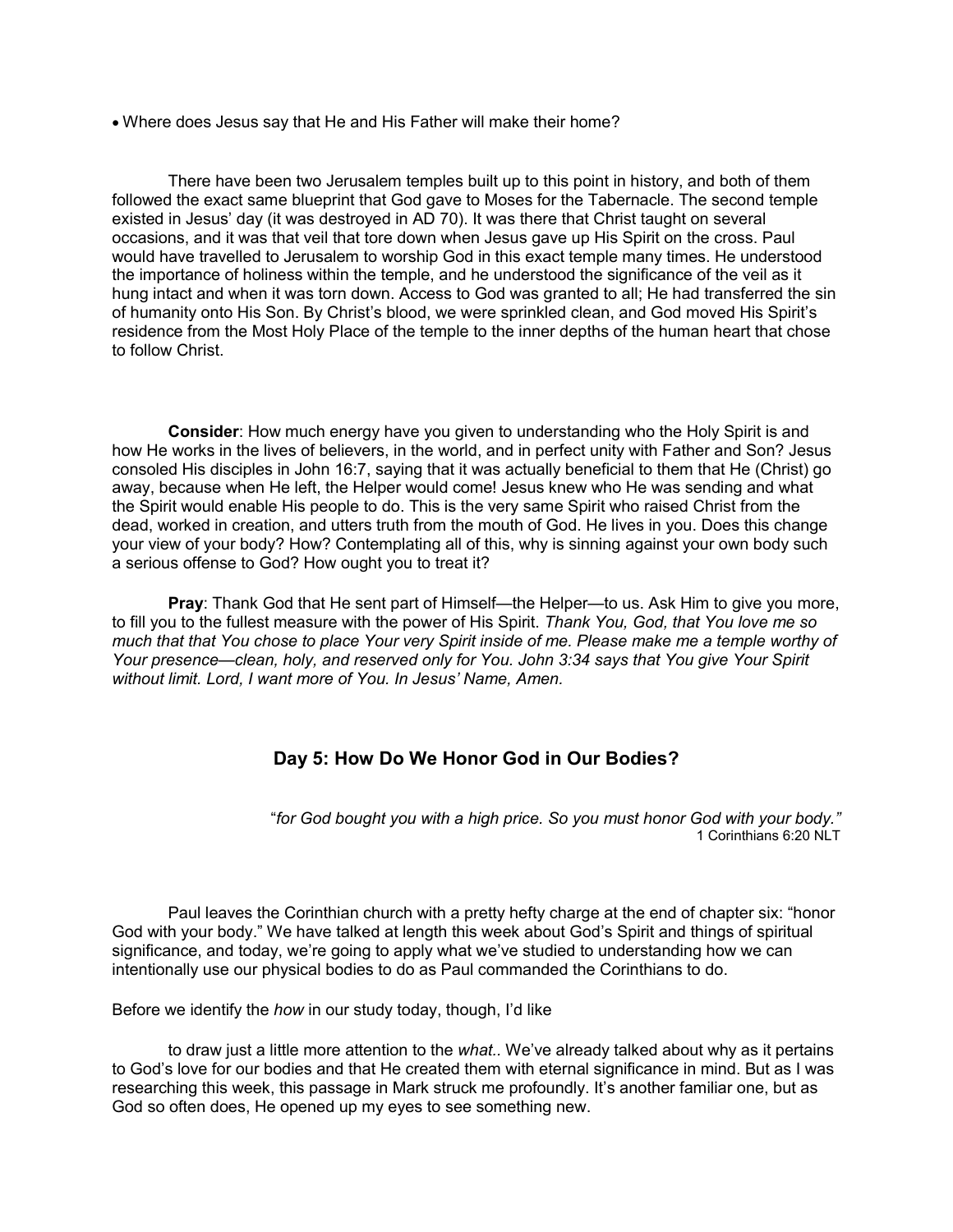#### **Please read Mark 6:30-44, 53-56.**

- Where did Jesus tell His disciples to go in verse 31? Why?
- What happened immediately after?
- What was Jesus' response (v. 34)?
- What did the disciples ask Jesus to do in verse 36?

In the beginning of this story, the 12 apostles had all returned to Jesus after He had sent them out as described in verses 7-13. They had done as He said: they went out in pairs, took nothing with them except a staff, wore two tunics, preached repentance, and cast out demons. What a time! So as they returned, can you imagine their excitement as they all rushed to tell Him everything that happened? Notice Christ's response, though: He slows them down like a good parent does to his or her kids when they get home from school. He knows exactly what they did and how He instructed them to travel—so He knows the physical toll it took on their bodies. Jesus tells His disciples to come away with Him to a secluded place to rest and replenish themselves because where they were upon their return was so busy that the twelve men didn't even have time to eat.

So they all left for some private rest and recovery time. What happened next? The crowds saw them heading off and rushed to beat them there. Jesus' compassion never ceases to amaze me. He had compassion on the physical condition of the twelve He sent out. Now the crowds have rushed to intercept their recovery, and Jesus' heart just pours out more mercy. Instead of sending them away, He begins to teach them extensively.

What happened next is what struck me most: the disciples noticed how late it was getting and that they were all out in the middle of nowhere. They asked Jesus to send the people away so that everyone in the crowds could go buy some dinner. This was a thoughtful request; the disciples had the good of the people in mind!

• Write down Jesus' response to this request:

Our Shepherd cares so much about the needs of His sheep that He is not just willing to provide the means for us to take care of ourselves; *He hand-feeds us when He sees that we need it*. And He's not just concerned with our spiritual "food." Jesus chose to personally provide for the